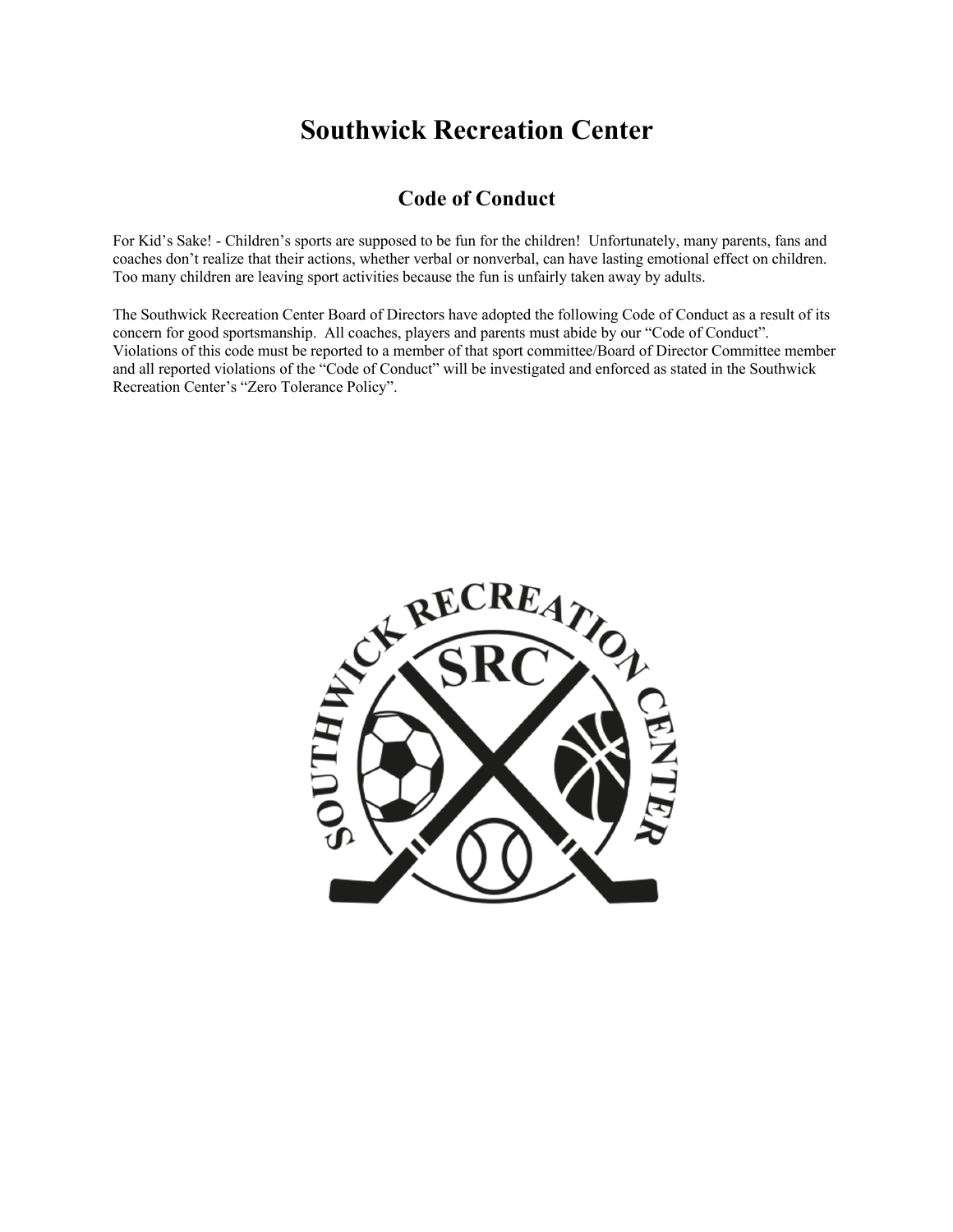## **Code of Conduct**

#### **Parents Code of Conduct:**

- As a parent, I acknowledge the importance of being involved in my child's recreational activities.
- I will introduce myself to my child's volunteer coach/leader and will exchange pertinent contact information.
- I will know who is transporting my child to and from any recreational activity.
- I will know my child's schedule practice days, dates and schedules.
- I will place the emotional and physical well-being of my child ahead of any personal desire to succeed.
- I will provide support for coaches and leaders working with my child to provide a positive, enjoyable experience for all.
- My child and I will treat other participants, spectators and officials with respect regardless of race, sex, creed or ability.
- Parents will respect the decisions of officials and encourage players to do so as well.
- Parents will applaud good performances and efforts from all individuals and the team.
- Never ridicule players for making mistakes. Positive comments are motivational.
- Condemn the use of violence in any form, whether it is by other spectators, coach, officials or players.
- Encourage all players to follow the rules and official's decisions.
- Do not use foul language, sledge or harass players, coaches or officials.
- I will demand a sport environment for my child that is free from drugs, tobacco and alcohol and I will refrain from their use at all sport events.
- Be a FAN...Not a FANATIC!

#### **Coaches Code of Conduct:**

- I will place the emotional and physical well-being of my players ahead of a personal desire to win.
- I will attend all meetings and rules clinics set up by the Southwick Recreation Center prior to the beginning of each sport season.
- I will treat each player as an individual, remembering the large range of emotional and physical development for the same age group.
- I will do my best to provide a safe playing situation for my players.
- I will promise to review and practice the basic first aid principles needed to treat injuries of my players.
- I will do my best to organize practices that are fun and challenging for all my players.
- I will lead by example in documenting fair play and sportsmanship to all my players.
- I will provide a sports environment for my team that is free of drugs, tobacco and alcohol, and I will refrain for their use at all youth sports events.
- I will be knowledgeable in the rules of each sport that I coach and I will teach these rules to my players.
- I will use those coaching techniques appropriate for each of the skills that I teach.
- I will remember that I am a youth sports coach and that the game is for the children and not the adults.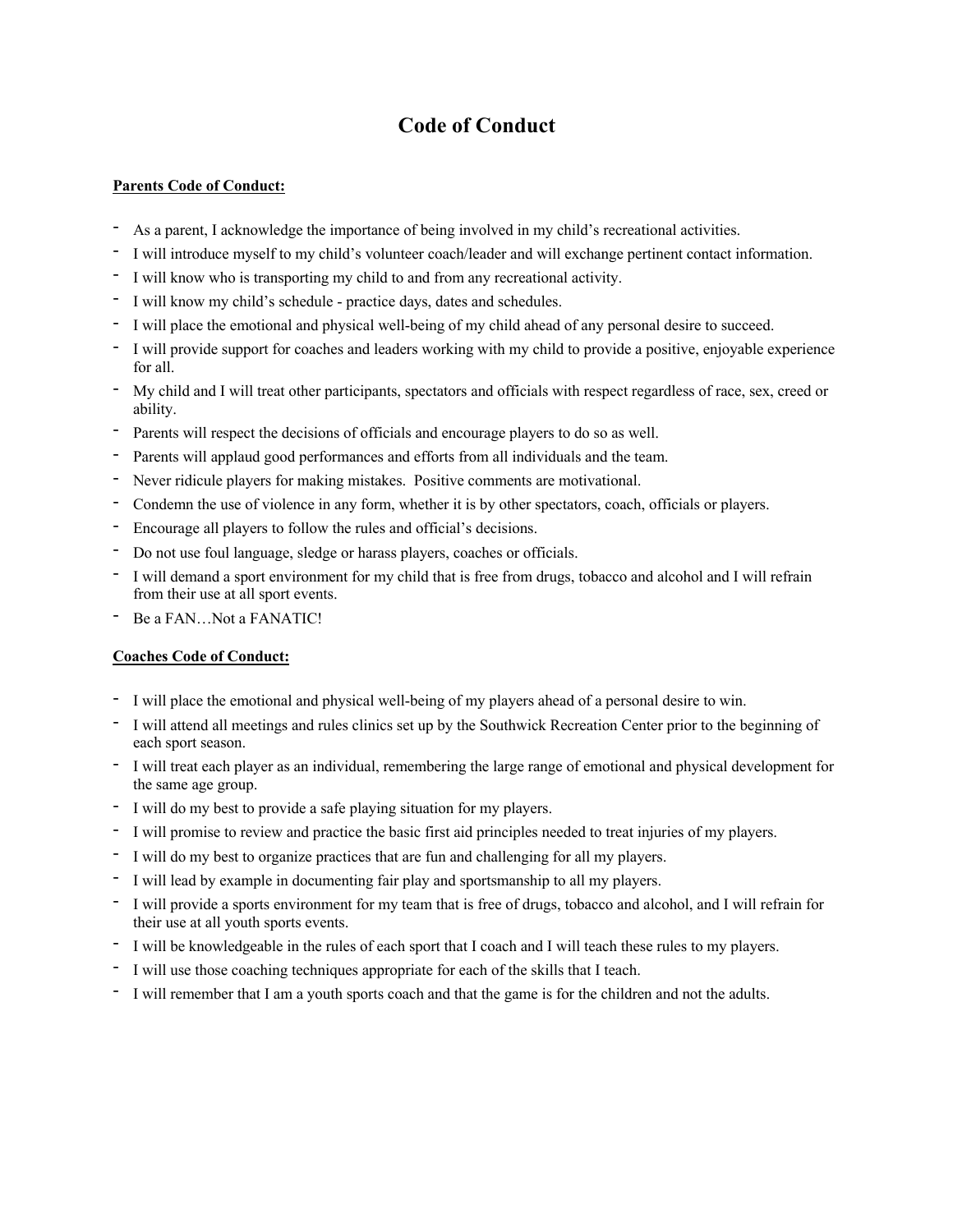## **Code of Conduct**

#### **Players Code of Conduct:**

- I will encourage good sportsmanship from fellow players, coaches, officials and parents at every game and practice by demonstrating good sportsmanship.
- I will attend every practice and game that I can, and will notify my coach if I cannot.
- I will expect to receive a fair and equal amount of playing time.
- I will do my very best to listen and learn from my coaches.
- I will treat my coaches, other players, officials and fans with respect regardless of race, sex, creed, or abilities and I will expect to be treated accordingly.
- I deserve to have fun during my sports experience and will alert parents or coaches if it stops being fun!
- I deserve to play in an environment that is free of drugs, tobacco, and alcohol and expect adults to refrain from their use at all youth sports events.
- I will encourage my parents to be involved with my team in some capacity because it is important to me.
- I will do my very best in school.
- I will remember that sports are an opportunity to learn and have fun.